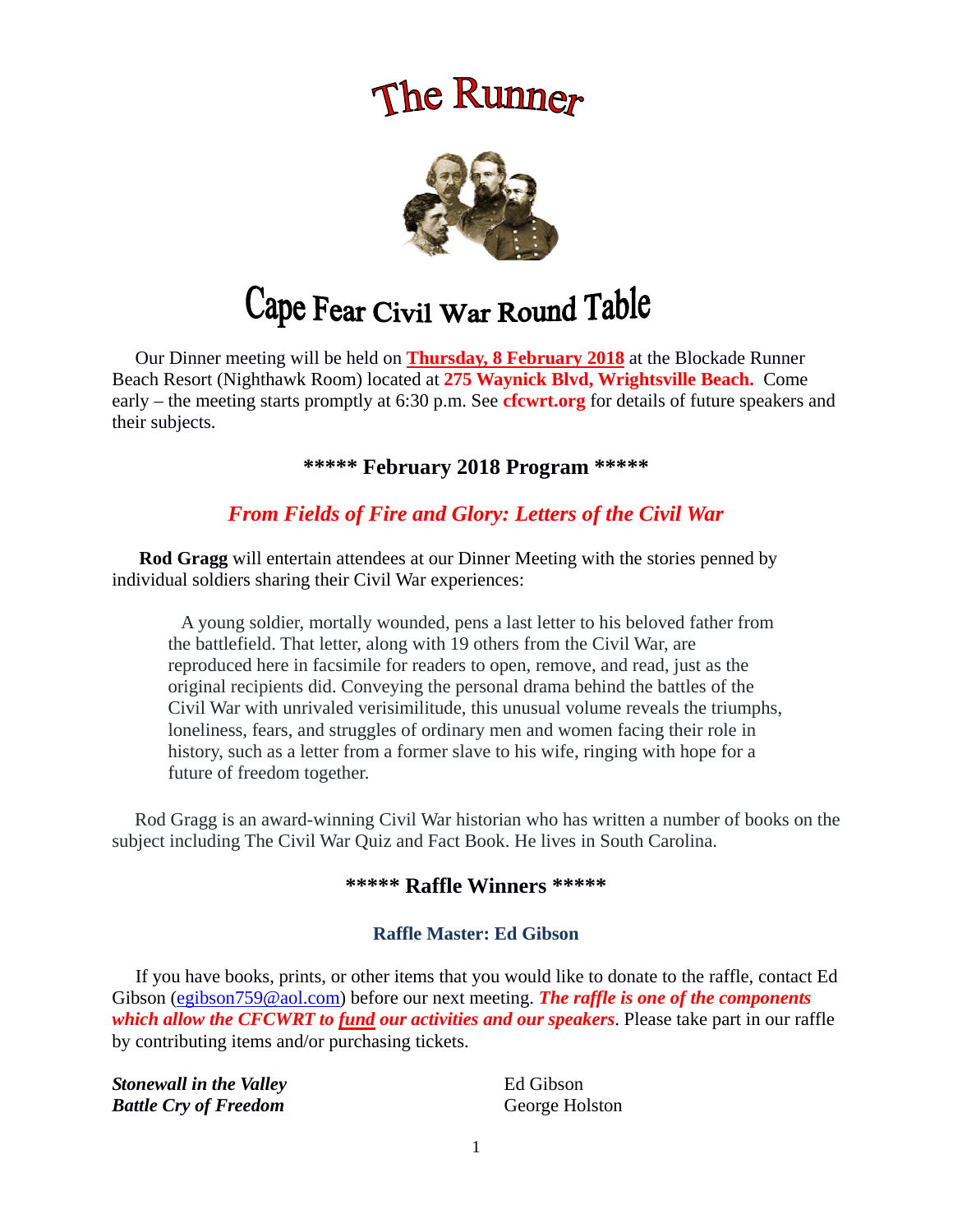*Civil War Blunders* Edward Holston *Dahlgren Affair* Bill Jayne *Him on the One Side and Me on the Other* John Bolger **Brave Men** Bob Cooke **Failure in the Saddle** Joe George *Lee Takes Command* Jack McGarrie *Carrying the Flag* David Munnikhuysen *Confederate States Navy* Jim Wagner *Divided Waters* Bill Jayne *Civil War Day by Day* Dale Lear **Stuart's Calvary** Joe Hack *Nothing But Victory* Jim Wagner



\*\*\*\*\* **Member News & Activities** \*\*\*\*\*



**Blockade Runner the** *Robert E. Lee*

 If you have member news or news about Civil War events that you think would be of interest to CFCWRT membership, send me an email with the details to tpwinstead@gmail.com. Thank you.

**1 – Happy Valentine's Day!!!!!!!!**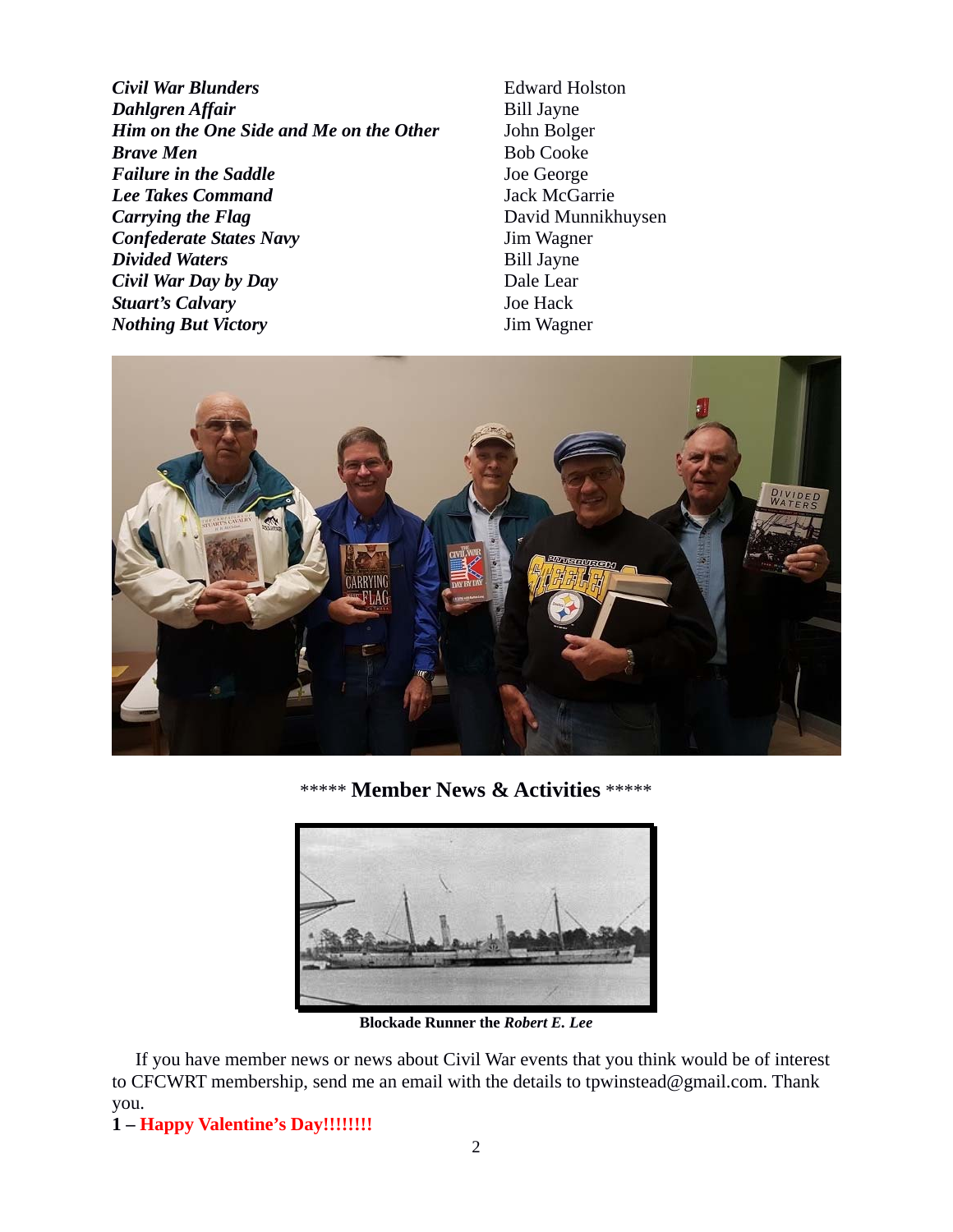**2 - Cape Fear 3** and the **Blockade Runner** Chapters of the United Daughters of the Confederacy will be collecting old medicine/pill bottles for overseas uses in medical missions.

 Remove the labels and donate bottles to this worthy cause. Please give used bottles to **Linda Lashley** at our next RT meeting.

## **3 – Two Weeks of Fury – Wise's Fork, Monroe's Crossroads, Averasboro, Bentonville - September 28-30,** *2018*

 The Two Weeks of Fury Symposium will begin with an optional half-day on Friday, Sept. 28, in Kinston. Friday evening will include a key-note lecture at The Barn at [Broadslab](http://www.broadslabdistillery.com/). Saturday's tours begin with a rare trip to Monroe's Crossroads battlefield and a guided tour of Civil War Fayetteville and Averasboro. Saturday will wrap with an intimate meet and greet at Bentonville Battlefield featuring heavy hors d'oeuvre and drinks. Sunday will conclude with a guided tour of Bentonville Battlefield.

 Only *100* tickets will be sold, with a limit of *25* being sold for the optional Friday, half-day. Tickets include two meals, snacks, water, soda, and Saturday evening hors d'oeuvre and drinks. Your price includes venue admissions and a copy of Mark Moore's *Historical Guide to Bentonville,* an excellent map guidebook of the Carolinas Campaign. The price for the event will be \$*350* or \$*395* if you include the Kinston trip on Friday afternoon.

#### Contact (910) 594-0789 [amanda.brantley@ncdcr.gov](mailto:amanda.brantley@ncdcr.gov?subject=Symposium%20&%20Tour)

 I attended a similar symposium some years ago with many of the same speakers. I highly recommend this event.

## **\*\*\*\*\* January 2018 Program \*\*\*\*\***

# **Amongst Immortals Raging: Gettysburg's 3rd Day Begins**

 **Marshall Conyers** provided those in attendance at our January Meeting with a different look at the Battle of Gettysburg. In Marshall's own words:



**Pickett's Charge**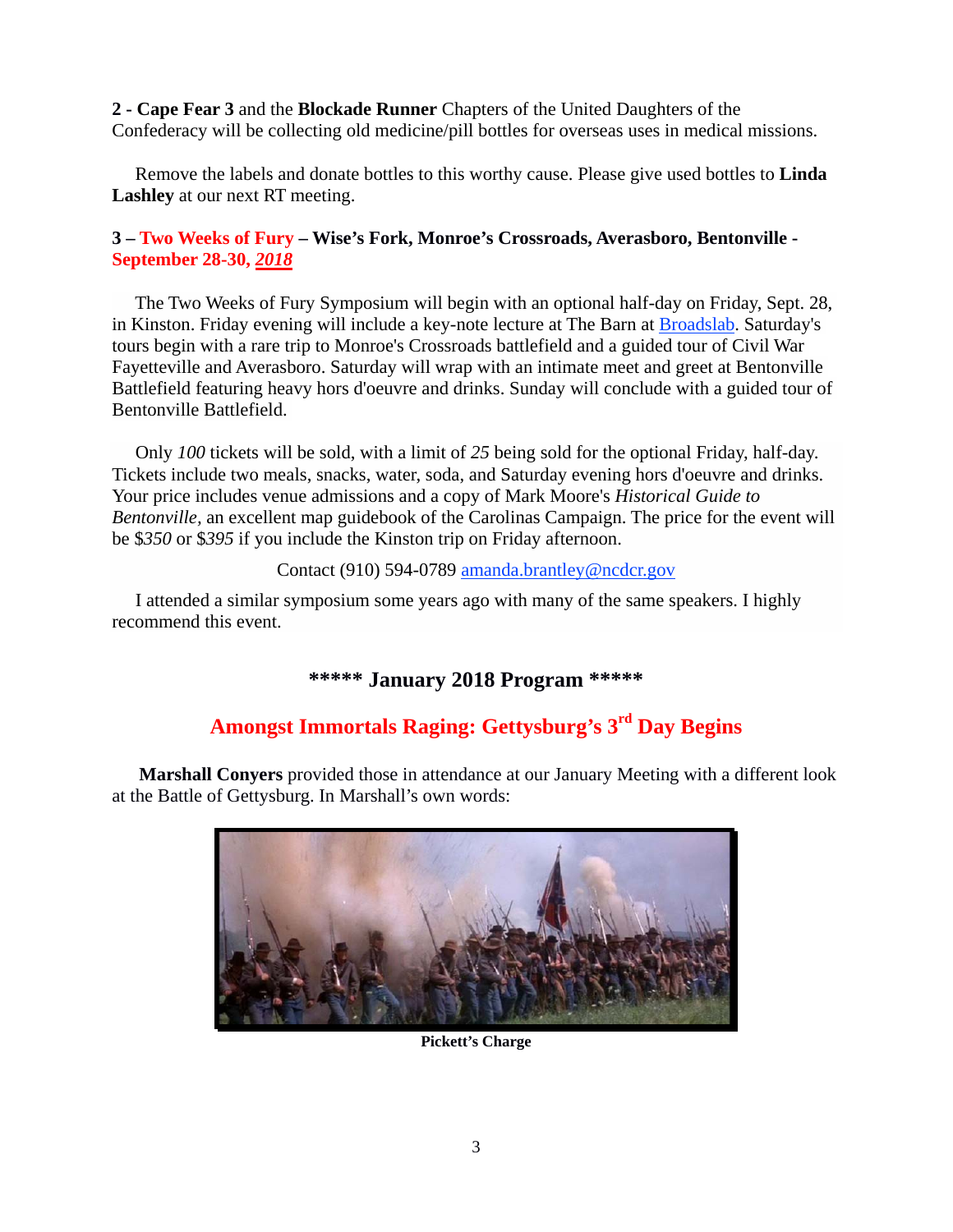

**Marshall Conyers**

 Though *Amongst Immortals Raging* is organized almost exclusively around Pickett's attack, it is not actually a tale of war so much as it is an epic journey deep into the hearts and minds of those men who fought there on that bloody bygone day. True, the impending feel of battle does imbue nearly its every written word, yet within its pages too, are all the ordinary emotions of men caught up in that most extraordinary world which is war … *justice* is there, and *truth* and *mercy* and *friendship,* and even the *innocence* of youth … all juxtaposed upon the tools of The Reaper's grim and violent trade … muskets peppering, cannon roaring, bayonets shimmering amidst the raging cataclysm of battle ... and yet, ever resounding over all, one senses that hallowed call to *Duty, Honor, Country* that set Gray against Blue in a small town in Pennsylvania, then called them forth to arms and to *immortality* under valor's bright and fleeting banner ......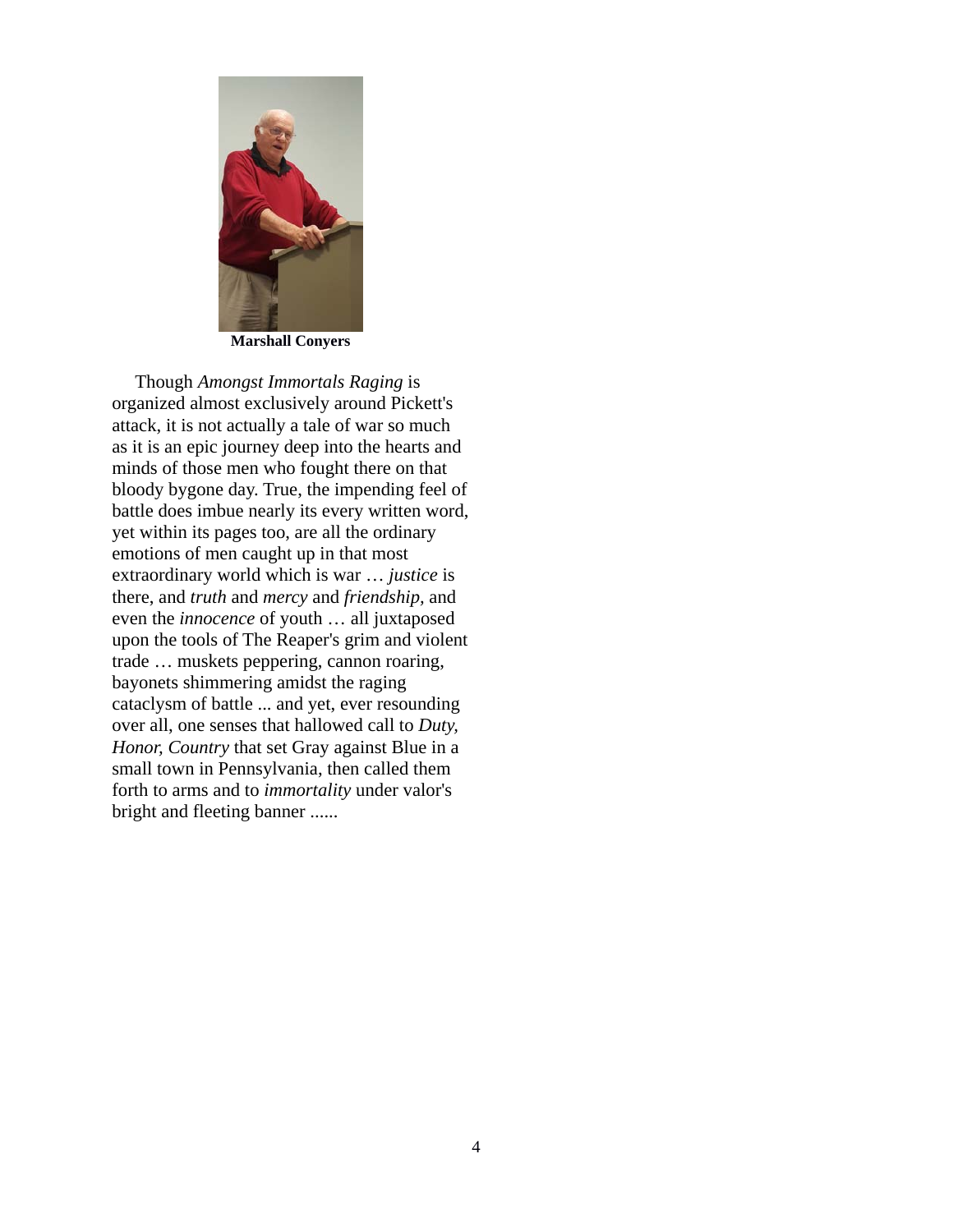Conyer's presentation of his Iliad-style work was certainly "different" than our traditional treatment of Civil War history; however, that difference was interesting.

## *Editor*

#### **\*\*\*\*\* Grant \*\*\*\*\***

 **Bill Jayne** has taken the task to read Ron Chernow's new book about U.S. Grant.

Below Bill shares his thoughts about the first three hundred pages:

 *Grant* by Ron Chernow is a massive biography running to almost 1,100 pages when you count the notes, bibliography and index. Yet, it's a fairly easy read…except that it's so heavy the reader can't tackle it in a casual way. Chernow is, primarily a writer with a long career as an author of magazine articles and books. He's best known for his biography of George Washington and the book about Alexander Hamilton that formed the basis of the successful Broadway play.

 I'm only about a third of the way through the book but our editor has prevailed upon me to provide a report on my impressions so far. I've just finished the Chattanooga chapters and it's early 1864 and newly minted Lieutenant General Ulysses S. Grant has just arrived in Washington. Grant hasn't yet faced off against Robert E. Lee in the Overland Campaign.

 I'm really looking forward to the next sections of the book. I've long felt that Grant was clearly the greatest general of the Civil War and so far this book has only reinforced that opinion. At least since 1932 with the publication of *Grant and Lee* by J.F.C. Fuller, serious students of the Civil War have had to dig below the superficial assessment that Lee was a genius of the military art and Grant a mere butcher who effectively used his numerical and material advantages to vanquish his more talented foe. So, my prejudice shouldn't be viewed as iconoclastic.

 Lee was often tactically brilliant and he had a great sense of the weaknesses of his various opponents like McClellan and Hooker. He exploited the defensive advantages of the Army of Northern Virginia and his knowledge of the geography of the theater to a greater degree than any other Confederate general could have, in my opinion. My meaning is illustrated by the fact that the Army of Northern Virginia maintained a working line of communication to its crucial sources of supply until the beginning of 1865 when Ft. Fisher fell and Lee was forced to leave his lines below Petersburg. Lee was always able to fall back on his lines of communication to give himself a tactical advantage or to prevent a truly decisive victory by the Army of the Potomac, and he exploited that time after time.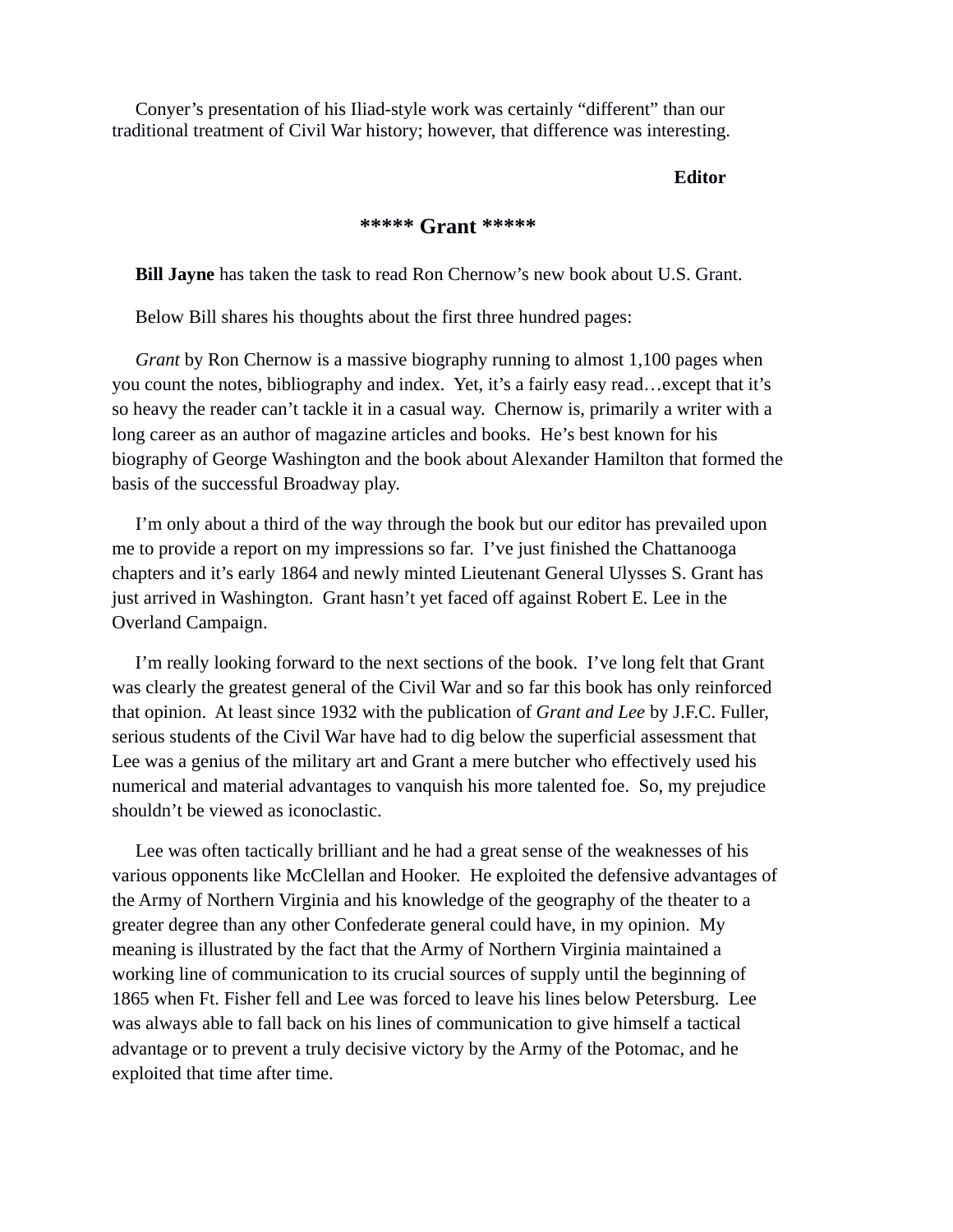I don't think he had as great a sense of the political milieu in which he fought and the weakness of his army, however. In a strategic sense, Sharpsburg and Gettysburg were probably mistakes because they not only risked so much of his army's strength (superlative lieutenants, a core of hard-fighting dedicated infantry) but because they turned the tables and put the Army of the Potomac back in a strong defensive position that virtually assured that they would not suffer a decisive defeat. That is, even if defeated, they would fall back on a short line of communication to their base along the Washington-Baltimore-Philadelphia line. Lee made the Army of Northern Virginia so vulnerable that a better general than McClellan might easily have ended the war at Sharpsburg.

 Anyway, Chernow's bio makes it clear that Grant combined a clearer sense than Lee of the political milieu. He knew, I think, before almost anyone else that in order to win, the Union must conquer the South. The war would not be won by one big victory. The way he maneuvered and fought his army from Ft. Donelson to Shiloh to Corinth to Vicksburg was superlative. By July of 1863 with the fall of Vicksburg, Grant had amputated a huge source of supplies, manpower and transportation from the Confederate war effort. The territory taken comprised western Kentucky, much of Tennessee, western Mississippi and much of Louisiana.

 In accomplishing that end, he made mistakes but didn't lose his nerve and quickly grasped how to make the most of the situation at hand. He controlled the battlefield masterfully at Shiloh and turned defeat into victory where Lee, perhaps trying desperately to grasp the opportunity for a "Waterloo," really lost control and made bad decisions on the second and third days at Gettysburg, for example.

 I think Chattanooga is another example of Grant's nimbleness. It's also an example of his professional acumen in realizing that a starving, cold, dirty army was unlikely to be a winning army. He quickly got his army back on its feet while Bragg allowed his army fresh from a great victory at Chickamauga—to deteriorate and lose its morale even though it held the high ground and dominated the approaches to the city. Chernow often documents how Grant was able to simultaneously consider tactical, logistical and geographical factors and quickly issue clear orders to accomplish his ends.

 Finally, I think Chernow's book is a great addition to the literature because it really gives a believable sense of who Grant was as a human being. We know who Lee was, a patrician knight, and there have been illuminating biographies of Jackson and most other Confederate leaders but it's always been very difficult to develop a sense of who Grant was as a general, a political leader and a human being.

 One of the reasons Grant has so often been underestimated is because he clearly had problems of human weakness. He was unsuccessful in his civilian endeavors in the 1850's, his family was often an embarrassment and…he did have a drinking problem. Chernow makes a convincing case that Grant's drinking was a kind of alcoholism that